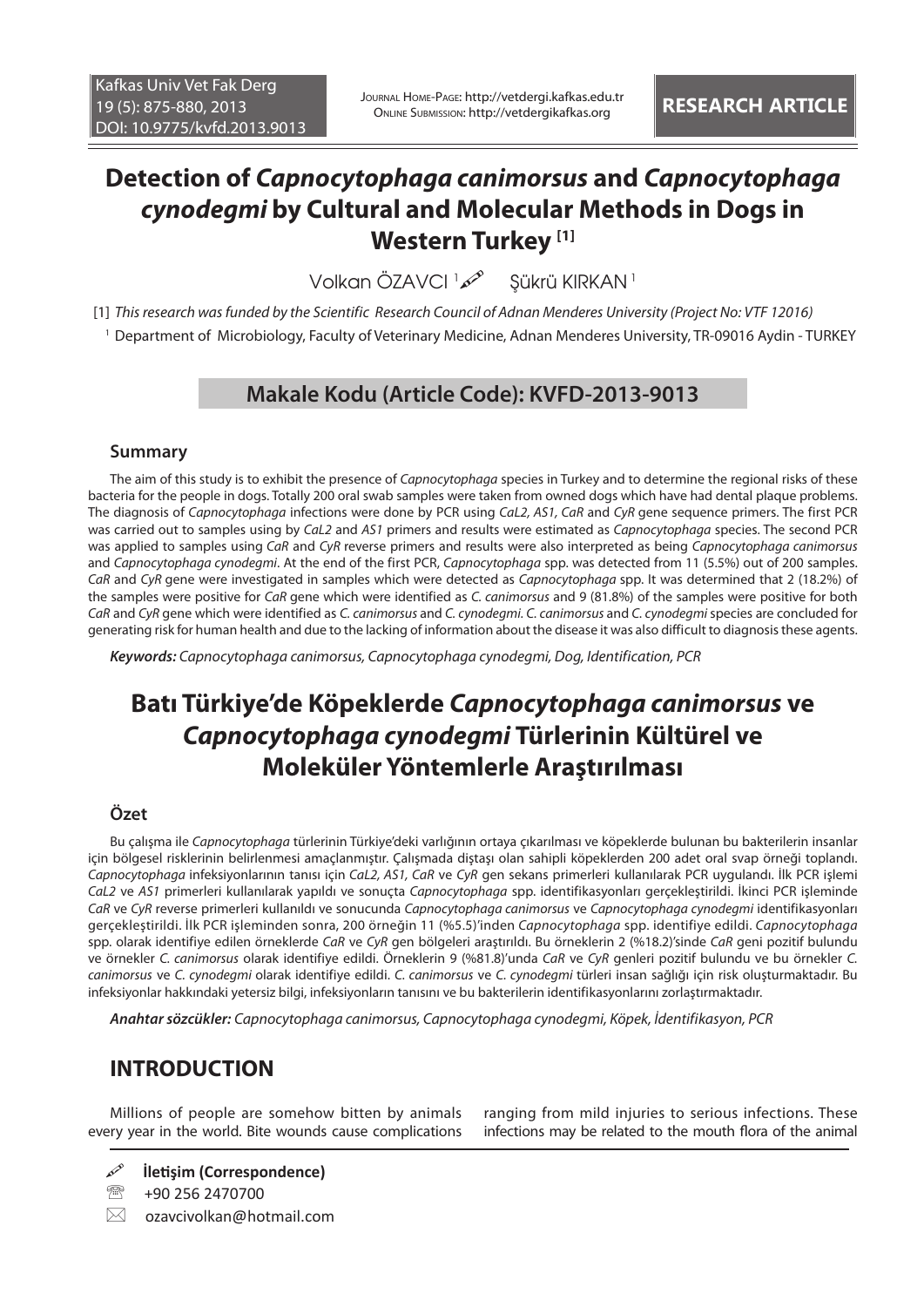and/or pathogens available on the skin flora of bitten person. The most frequently seen bacterial zoonotic agents, transmitted to the humans by animal bite, are *Pasteurella multocida, Bartonella henselae, Spirillum minus, Streptobacillus moniliformis, Francisella tularensis* and *Capnocytophaga canimorsus (C. canimorsus)* [1,2].

*C. canimorsus*, formerly designated Dysgonic fermenter 2 (DF-2) was first described in 1976; it is a commensal bacterium of dogs and cats saliva, which can be transmitted to man by bite (54% of cases), scratch (8.5%), or mere exposure to animals  $(27%)$  <sup>[3]</sup>. The infection distribution with dogs and cats are 24% and 10%, respectively [4]. *Capnocytophaga gingivalis, Capnocytophaga ochracea*  and *Capnocytophaga sputigena* species caused localized juvenile periodontitis on the immunocompetent hosts and could be isolated from other regions as part of polymicrobial infections [3].

*C. canimorsus* and *C. cynodegmi* have regularly been isolated from the oral cavities of dogs. These two species are very similar in morphology and in small subunit ribosomal RNA gene (16S rRNA) sequence with a 97% similarity  $[5]$ .

*C. canimorsus* infections were found to occur worldwide and have been reported from the United States, Canada, Europe, Australia and South Africa<sup>[6]</sup>. Australia has a canine population of about 3.75-4 million. It is estimated that around 63% of Australian households own some type of pet, with 53% owning a cat or a dog. It has been projected that each year more than 100.000 Australians are attacked by dogs, causing injuries of varying degrees of severity. The Emergency Department of Australia's public hospitals treat between 12.000 and 14.000 people for dog bite injuries and almost 1400 of those have injuries that are serious enough to warrant hospitalization. Between 4% and 25% of dog bite wounds become infected. Bacteria also caused to cellulitis, fatal sepsis, organ failure, meningitis and endocarditis [7].

Dilegge et al.<sup>[8]</sup> showed that 49.2% of canine samples (59 positive out of the total 120) carried a species of *Capnocytophaga* spp. Of the total number of canines sampled, 21.7% of which (26 positive) carried *C. canimorsus*, and 11.7% (14 positive) carried *C. cynodegmi*. Four canines carried *C. ochracea*, one canine carried *C. haemolytica*, and one carried an isolate that was either *C. gingivalis* or *C. granulose, C. canimorsus* was characterized by very mild symptoms or lead to fatal infections such as sepsis with showing severe symptoms. *C. cynodegmi* has a low possibility of creating systemic infection. Therefore most of the *Capnocytophaga* infections that have been reported were contiguous with the oropharynx, including periodontal diseases, ophthalmic lesions, respiratory tract infections, traumatic pericarditis, mediastinal or cervical abscesses and local wound infections [9,10].

Genetic and biochemical similarities between *C.* 

*canimorsus* and *C. cynodegmi* make it rather difficult to identify these species and thus there is a need for specific and enhanced molecular methods for both species identification. Reports about the presence of *C. canimorsus* strains showed that this bacteri is hardly distinguished from *C. cynodegmi* by the comparison of the 16S rRNA sequences. Therefore, to develop more convenient and specific PCR systems to identify the *Capnocytophaga* spp. is required [11].

The aim of this study is to exhibit the presence of *Capnocytophaga* species in Western of Turkey and to point out a risk by these bacteria for the human population in the region.

### **MATERIAL and METHODS**

#### *Isolation of Capnocytophaga spp.*

A number of 200 oral swabs were taken by the convenient technique from domestic dogs having tartar in Muğla provinces in Western of Turkey the dates between January and April 2012. Samples were delivered to Adnan Menderes University Veterinary Faculty of Microbiology Department in cold chain. Of the 200 swabs samples, 77 (38.5%) were from male dogs and 123 (61.5%) were from female dogs. This study was conducted according to the Ethical Committee regulations of Adnan Menderes University (document ID 2009/54). The distribution of the samples with year and sex were shown on the *Table 1*.

It was aimed to obtain pure culture of *Capnocytophaga*  spp. from oral swab samples arrived to the laboratory. For the purpose preventing the other flora bacteria growth, oral swab samples were inoculated onto sheep blood agar including gentamicin. The cultivated agar plates were incubated in 5% CO<sub>2</sub> atmosphere for 5 days. After the incubation Gram staining method were applied to suspected colonies. Biochemical tests were applied to the strains for the identification of *Capnocytophaga* spp.[12].

#### *Extraction of DNA from Oral Swabs*

Samples were collected using sterile swabs from 200 dogs gingival tissues (BD BBL culture swab plus) and these samples were suspended with Brain-Heart Infusion Broth and were incubated at 5% CO<sub>2</sub> microaerophilic atmosphere

| <b>Table 1.</b> The distribution of swab samples taken from dogs by year and sex   |                                      |                                 |                                |  |  |  |
|------------------------------------------------------------------------------------|--------------------------------------|---------------------------------|--------------------------------|--|--|--|
| Tablo 1. Köpeklerden alınan svap örneklerinin yaş ve cinsiyete göre<br>dağılımları |                                      |                                 |                                |  |  |  |
| <b>Dogs Groups</b><br>by Years                                                     | <b>Number of</b><br><b>Male Dogs</b> | Number of<br><b>Female Dogs</b> | <b>Total Number</b><br>of Dogs |  |  |  |
| $0 - 5$                                                                            | 63                                   | 107                             | 170                            |  |  |  |
| $6 - 9$                                                                            | 13                                   | 15                              | 28                             |  |  |  |
| 10 and over                                                                        |                                      |                                 | $\overline{2}$                 |  |  |  |
| Total                                                                              | 77                                   | 123                             | 200                            |  |  |  |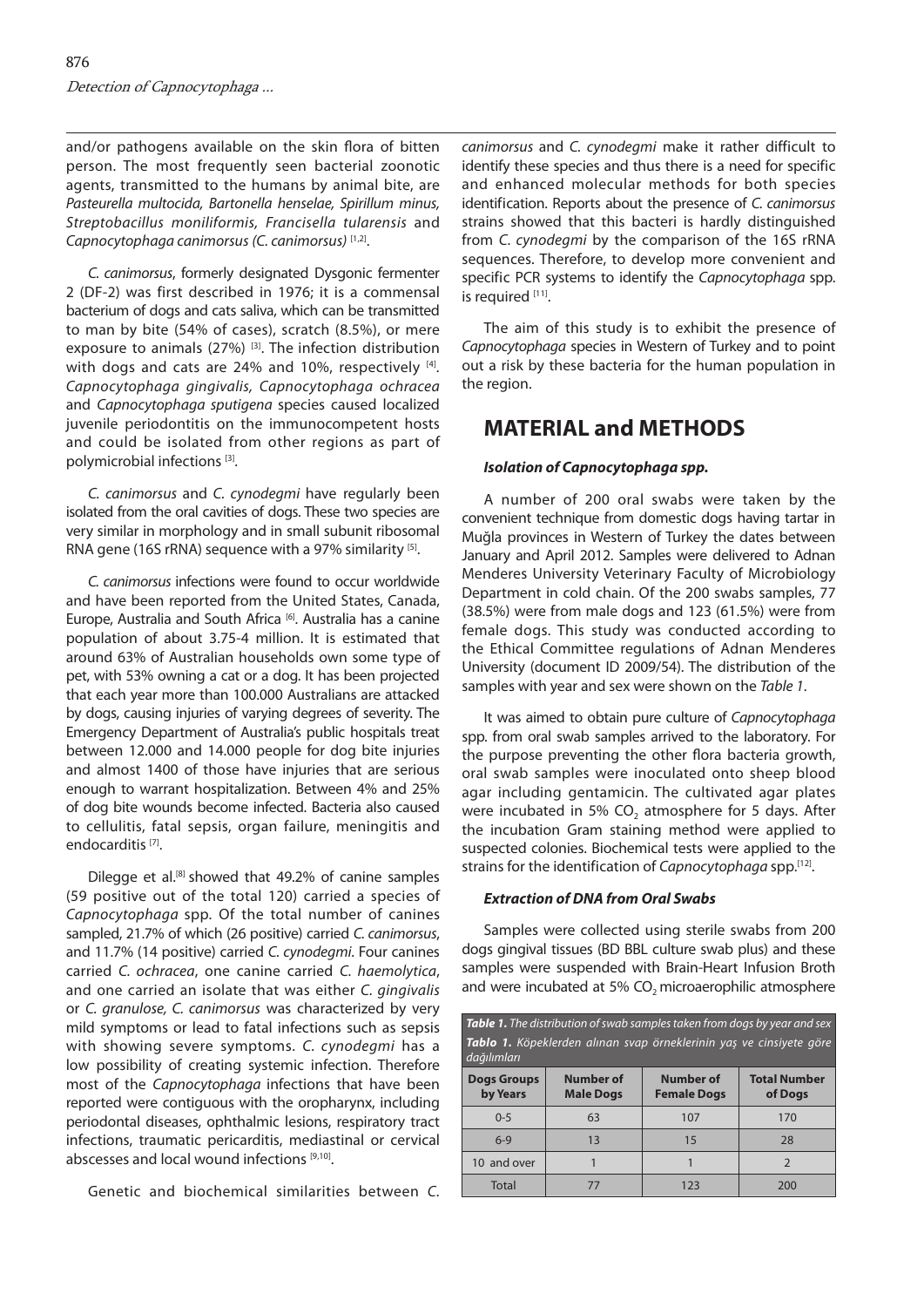for 24 h at 35°C. Bacterial cells were harvested from broth culture and passed to DNA extraction application. DNAs were extracted from swab samples with Ultraclean Microbial DNA Isolation Kit® (MO BIO Laboratories, Inc.) as recommended by the manufacturer. DNA extracts were stored in cryo-tubes at -20°C until PCR studies [13].

#### *Primers and PCR*

*CaL2, AS1, CaR*, and *CyR* primers were designed for the determination for *Capnocytophaga* spp which informed as Suzuki et al.<sup>[12]</sup>.

In order to obtain positive control DNAs for the PCR assays, two strains of *C. canimorsus* and *C. cynodegmi*  were kindly provided by Michio SUZUKI (1-23-1 Toyama Shinjuku-ku Tokyo, Japan).

In the first PCR protocol we used, total volume of 50 µl for a sample in PCR amplification were adjusted as follows for identification of *Capnocytophaga* spp*.*; ViBuffer A (Vivantis®) 10x enzyme buffer solution 1x, magnesium chloride (MgCl<sub>2</sub>) 50 mM, 10x dNTP, primer (for *CaL2-AS1* primer pair) 10 pmol, Pfu DNA polymerase 5U (Vivantis®) [12].

The second PCR amplifications were performed to in the same conditions using by *CaL2-CaR* and *CaL2-CyR* primers to identify *C. canimorsus* and *C. cynodegmi* [12].

PCR conditions were as follows; an initial denaturation at 95°C for 5 min, followed by 35 cycles of denaturation at 95°C for 30 s, annealing at 58°C for 1 min, extension at 72°C for 1 min, and a final extension at 72°C for 7 min  $[12]$ . PCR was performed in an Eppendorf Master Cycler with a capacity of 25 samples thermal cycling.

#### *Detection of the Amplified Products*

The 10 μl amplified products were detected by staining with 0.5 μg/ml ethidium bromide after electrophoresis at 80 V for 40 min in 2% agarose gels. PCR products of 124 bp for *Capnocytophaga* spp. and 427 bp for *C. canimorsus* and *C. cynodegmi* were considered evidence for identification.

### **RESULTS**

#### *Isolation of Capnocytophaga spp.*

The *Capnocytophaga* spp. was not identified from all oral samples by conventional and biochemical tests.

#### *PCR*

By this work as a part of a postgraduate thesis, the diagnosis of *Capnocytophaga* infections which could not be made as routinely, were shown to be done by using *CaL2*, *AS1, CaR* and *CyR* gene sequence primers. In this study, 200 oral swab samples were taken from owned dogs which have dental plaque and at the end of first PCR, *CaL2* and *AS1* gene were detected from 11 (5.5%) out of 200 samples. So, these samples were evaluated as *Capnocytophaga* spp. After the DNAs of the agent identified as *Capnocytophaga* spp. they were evaluated for being positive for *C. canimorsus* or *C. cynodegmi* using *CaR* and *CyR* gene nucleotide sequences at second PCR. It was also determined that 2 (18.2%) of the samples were positive for *CaR* gene which were identified as *C. canimorsus* and 9 (81.8%) of the samples were positive for both *CaR* and *CyR* gene which were identified as *C. canimorsus* and *C. cynodegmi*. Apmlified PCR products were shown at *Fig. 1* and *2* which were positive for *Capnocytophaga* spp. and *C. canimorsus* and *C. cynodegmi*, respectively.

As the result of this study, 2 (22.2%) positive samples were detected as *C. canimorsus* and *C. cynodegmi* from male dogs and 7 (78.2%) from females. Only 2 positive samples were detected as *C. canimorsus* (100.0%) from female dogs totally. Rates for *C. canimorsus* and *C. cynodegmi* positive according to year were shown on the *Table 2*.

The distribution of positivity by year is examined and the results are as follows; out of the 11 dogs were detected as *Capnocytophaga* spp. one (9.1%) was from 6-9 year group and . ten (90.9%) were from 0-5 year group dogs. Out of nine that found as *C. canimorsus* and *C. cynodegmi* eight were (88.8%) from 0-5 year group and1 (11.2%) was

**Fig 1.** *Capnocytophaga* spp. PCR results (using *CaL2*-*AS1* primers), **M:** 100bp DNA ladder, **1:** *Capnocytophaga canimorsus* Positive Control, **2:** *Capnocytophaga cynodegmi* Positive Control **3:** Negative Control, **4-14:** *Capnocytophaga* spp. PCR Positive Samples

**Şekil 1.** *Capnocytophaga* spp. *CaL2*-*AS1* primerleri kullanılarak elde edilen PCR sonuçları, **M:** 100bp DNA işaretleyicisi, **1:** *Capnocytophaga canimorsus* Pozitif Kontrol, **2:**  *Capnocytophaga cynodegmi* Pozitif Kontrol **3:** Negatif Kontrol, **4-14:** *Capnocytophaga* spp. PCR Pozitif Örnekler

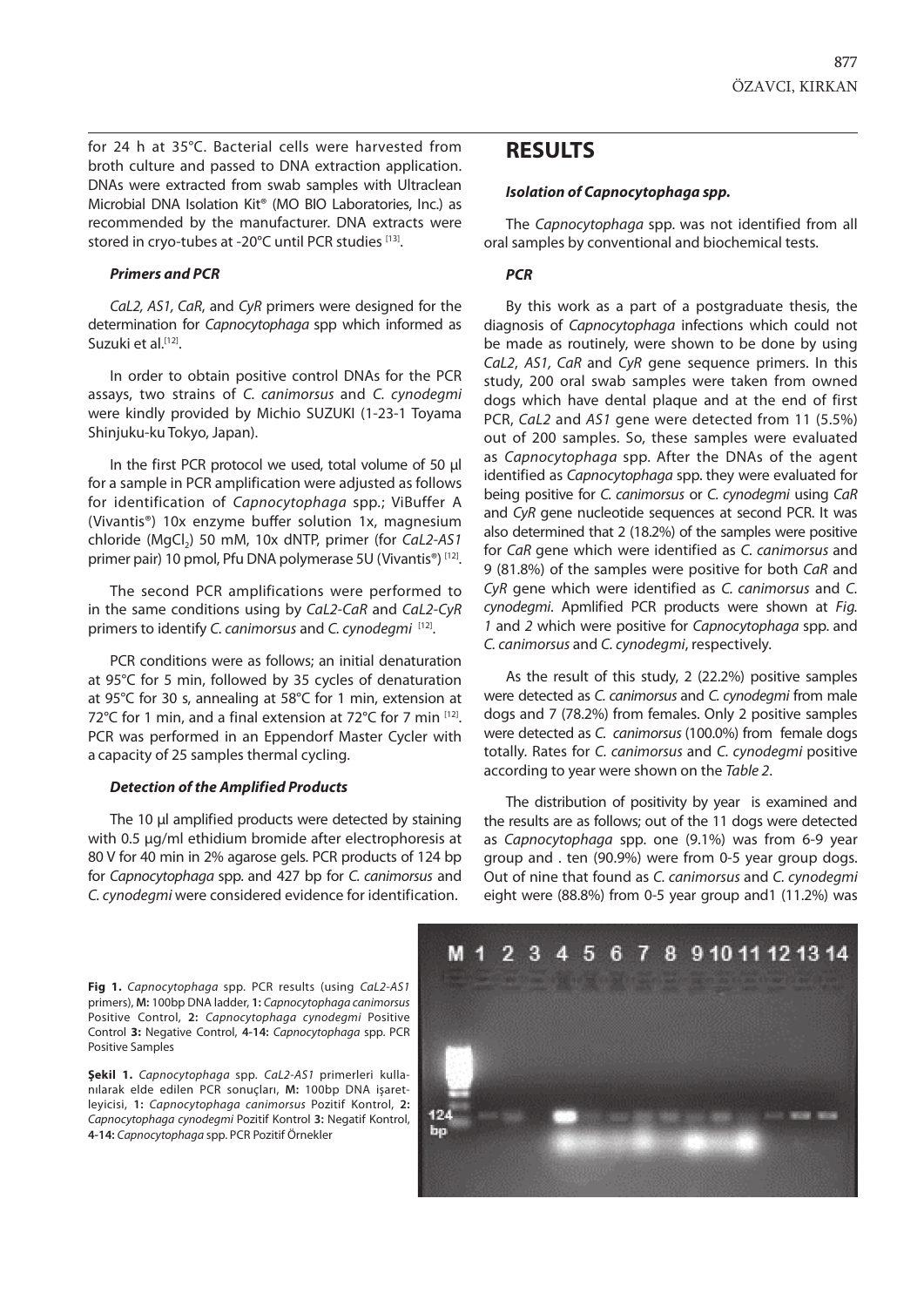

**Fig 2.** *Capnocytophaga canimorsus* and *Capnocytophaga cynodegmi* PCR results

**A)** *Capnocytophaga canimorsus* PCR results using *CaL2-CaR* primers, **M:** 100bp DNA ladder, **1:** *Capnocytophaga canimorsus* positive control, **2:** Negative Control **3-13:** *Capnocytophaga canimorsus* PCR positive samples **B)** *Capnocytophaga cynodegmi* PCR results using *CaL2*-*CyR* primers, **M:** 100bp DNA ladder, **1:** *Capnocytophaga cynodegmi* positive control, **2:**Negative Control **3-5:** *Capnocytophaga cynodegmi* PCR positive samples **6:** *Capnocytophaga cynodegmi* PCR negative samples **7-10:** *Capnocytophaga cynodegmi* PCR positive samples **11:** *Capnocytophaga cynodegmi* PCR negative sample **12-13:** *Capnocytophaga cynodegmi* PCR positive samples

#### **Şekil 2.** *Capnocytophaga canimorsus* ve *Capnocytophaga cynodegmi* PCR sonuçları

**A)** *Capnocytophaga canimorsus CaL2-CaR* primerleri kullanılarak elde edilen PCR sonuçları, **M:** 100bp DNA işaretleyicisi, **1:** *Capnocytophaga canimorsus* Pozitif Kontrol, **2:** Negatif Kontrol **3-13:** *Capnocytophaga canimorsus* PCR pozitif örnekler **B)** *Capnocytophaga cynodegmi CaL2*- *CyR* primerleri kullanılarak elde edilen PCR sonuçları, **M:** 100bp DNA işaretleyicisi, **1:** *Capnocytophaga cynodegmi* Pozitif Kontrol, **2:** Negatif Kontrol **3-5:** *Capnocytophaga cynodegmi* PCR pozitif örnekler **6:** *Capnocytophaga cynodegmi* PCR negative örnek **7-10:** *Capnocytophaga cynodegmi* PCR pozitif örnekler **11:** *Capnocytophaga cynodegmi* PCR negative örnek **12-13:** *Capnocytophaga cynodegmi* PCR pozitif örnekler

| Table 2. C. canimorsus and C. cynodegmi positive rates by year<br>Tablo 2. Yaşlara göre C. canimorsus ve C. cynodegmi pozitiflik oranl/arı |                         |                       |                         |                                                   |  |  |
|--------------------------------------------------------------------------------------------------------------------------------------------|-------------------------|-----------------------|-------------------------|---------------------------------------------------|--|--|
| <b>PCR Positive</b><br><b>Samples</b>                                                                                                      | $0 - 5$<br><b>Years</b> | $6-9$<br><b>Years</b> | 10 Year<br>and over $ $ | <b>Total Number of</b><br><b>Positive Samples</b> |  |  |
| C. canimorsus                                                                                                                              | $\overline{2}$          |                       |                         |                                                   |  |  |
| C. cynodegmi                                                                                                                               |                         |                       |                         |                                                   |  |  |
| C. canimorsus and<br>C. cynodegmi                                                                                                          | 8                       |                       |                         |                                                   |  |  |

from a 6 years old dog. Two samples were detected as *C. canimorsus* from the 0-5 year group dogs.

### **DISCUSSION**

In 1976, *C. canimorsus* was reported as a commensal bacterium in the oral flora of dogs and isolated from the blood and spinal fluid of a patient caused by an unidentified Gram negative bacillus, after a recent dog bite was first described [14]. Five *Capnocytophaga* species *(C. gingivalis, C. ochracea, C. sputigena, C. granulosa* and *C. haemolytica)* have been reported to be found in the human oral cavity and been associated with peridontitis. It is now clear that *C. cynodegmi* and *C. canimorsus* are part of the commensal oral microbiota of canines and more rarely of cats [6,15,16].

In the first study for *C. canimorsus* [17], the researchers examined 50 dogs samples and found *C. canimorsus*  prevalence at 8%*.* In the latter reports *C. canimorsus*  infections are associated with dog bites or close animal contact such as licking of human wounds. In a study done with the conventional culture method *C. canimorsus and C. cynodegmi* were detected in 74% and in 86% of dogs, respectively [6].

In another report including the culture and PCR results of *C. canimorsus* detection*,* 26% of the dogs tested were positive by both culture and PCR<sup>[18]</sup>.

Currently, PCR based detection system is described which discriminates between *C. canimorsus* and *C. cynodegmi* and using this method the prevalence of both bacteria was determined in the dogs and cats [12].

The same study reported that on the basis of purely molecular screening of oral swabs using PCR amplification of a fragment of the small subunit ribosomal RNA gene (16S rRNA), that 74% of canines sampled (out of 325 canines) harbored *C. canimorsus*. The researcher determined the specificity and sensitivity of the PCR performed with different combinations of primers for discriminatory amplification of the 16S rRNA gene of *C. canimorsus* and *C. cynodegmi*. The *CaL2–AS1* primer pair could amplify the target sequences from the DNA derived from both *C. canimorsus* and *C. cynodegmi*. Specific amplification of *C. canimorsus* DNA but not *C. cynodegmi* DNA was achieved by the *CaL2–CaR*, whereas the DNA fragment of *C. cynodegmi* alone was amplified by the PCR using the *CaL2- CyR* primer pair [12].

The samples of the dogs and cats were, therefore, examined by PCR with these primers for the presence of specific sequence of *C. canimorsus* and *C. cynodegmi*. 240 of 325 (74%) dogs and 66 of 115 (57%) cats were tested positive for *C. canimorsus*, while *C. cynodegmi* was detected in 279 of 325 (86%) dogs and 97 of 115 (84%) cats. Both of these species were detected in 219 (67%) of 325 dogs and 64 (56%) of 115 cats [12].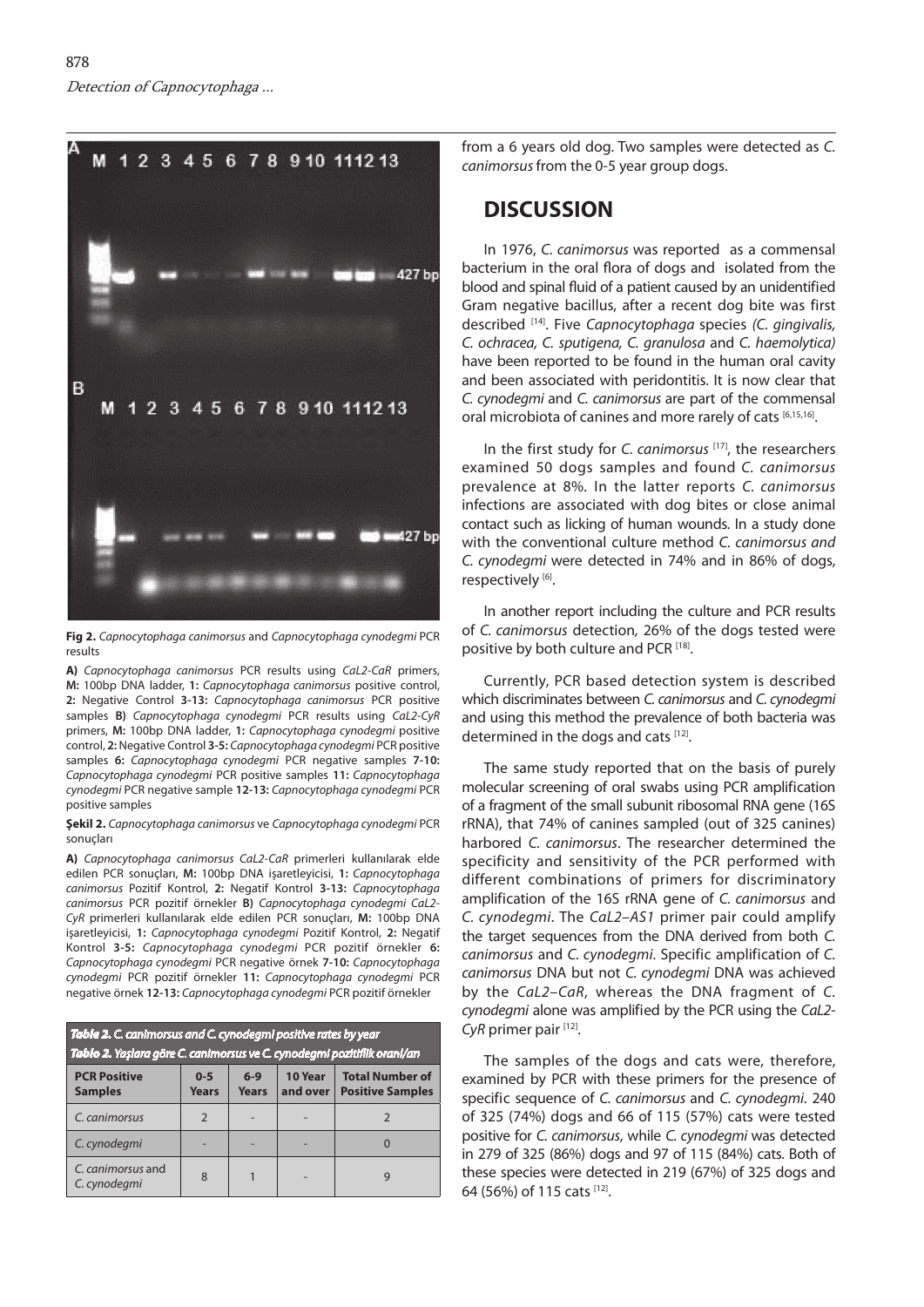Isolation of *C. canimorsus* (DF-2) from sheep and cattle (25-30% of the animals tested) but not from pigs was reported [19].

In this study, 200 oral swap samples which were taken from owned dogs which have had dental plaque, were examined and at the end of first PCR, *CaL2* and *AS1* gene were detected from 11 (5.5%) out of samples. Therefore, these samples were evaluated as *Capnocytophaga* spp. positive. After identifying the DNAs of the agent as *Capnocytophaga* spp. the strains were verified for being positive of *C. canimorsus* and *C. cynodegmi* using *CaR* and *CyR* gene nucleotide sequences by a second PCR. After the second PCR using the specific *CaR* and *CyR* primers, *CaR* and *CyR* gene regions were investigated in samples already detected as *Capnocytophaga* spp. positive. It was determined that 2 (18.2%) of the samples were positive for *CaR* gene which were identified as *C. canimorsus* and 9 (81.8%) of the samples were positive for both *CaR* and *CyR* gene which were identified as *C. canimorsus* and *C. cynodegmi*. As a result of this study, there were no positive samples detected for only *CyR* gene sequence.

Lavy et al.[20] reported that, *Capnocytophaga* species were found in 3 out of 17 dogs which were under 6 months of year. This year range is of a particular concern since puppies begin to lose their first teeth around 4 months of year and the teeth are completely replaced by their adult canines by 6 months.

In another study, the researcher reported that *Capnocytophaga* species were carried 72.7% in toy dog breeds. These results must be interpreted with caution that transmitted from dogs to human  $[8]$ .

In this study when the result of positivity range is analyzed by year, 10 (90.9%) of the samples were detected in 0-5 years animals, and 1 (9.1%) of the sample were detected in 6 years animal out of 11 *Capnocytophaga* spp. positive samples. Eight (88.8%) of the samples were detected in 0-5 years animals and 1 (11.2%) of the sample was detected in 6 years animal out of 9 *C. canimorsus* and *C. cynodegmi*  positive samples. Two (100%) samples which were only *C. canimorsus* positive, were detected in 0-5 years animals. In males, 2 (22.2%) *C. canimorsus*/*C. cynodegmi* positivity were detected while in females the corresponding figure was 7 (78.2%). Only 2 (100%) samples were detected as *C. canimorsus* positive in female animals. According to our data, female dogs were sensitive *Capnocytophaga* spp. infections.

*C. canimorsus* and *C. cynodegmi* species are considered for generating risk for human health and these agents hard to determine. The difficulty in diagnosis also causes the ignorance of these infections. These strains isolated from oral flora of dogs, the most common pet animal of our country, can be transmitted from dogs to human. Therefore, dogs can take an important part of *Capnocytophaga spp.* infections dissemination to human via oral excrections, such as saliva, and direct contact with mouth and tongue. Beside *Capnocytophaga* infections', these bacteria are associated with serious diseases such as meningitis, acute organ failures, intravascular coagulopathy, etc. in humans especially in immunodeficient patients. *Capnocytophaga* infections can likely be transmitted from dogs to humans by means of especially oral ways and even by kissing.

#### **Acknowledgements**

We would like to give special thanks to Michio SUZUKI (Tokyo, Japan), for his kind support.

#### **REFERENCES**

**1. Dendle C, Looke D:** Management of mammalian bites. *Aust Fam Physician*, 38 (11): 868-874, 2009.

**2. Talan DA, Citron DM, Abrahamian FM, Gregory DM, Moran J, Goldstein EJC:** Bacteriologic analysis of infected dog and cat bites. *N Eng J Med*, 340, 85-92, 1999.

**3. Lion C, Escande F, Burdin JC:** *Capnocytophaga canimorsus* infections in human: Review of the literature and cases report. *Eur J Epidemiol*, 12, 521-533, 1996.

**4. Landercasper J, Cogbill TH, Strutt PJ, Landercasper BO:** Trauma and the veterinarian. *J Trauma*, 28, 1255-1258, 1988.

**5. Van Dam AP, van Weert A, Harmanus C, Hovius KE, Claas EC, Reubsaet FA:** Molecular characterization of *Capnocytophaga canimorsus* and other canine *Capnocytophaga* spp. and assessment by PCR of their frequencies in dogs. *J Clin Microbiol*, 47 (10): 3218-3225, 2009.

**6. Brenner DJ, Hollis DG, Fanning GR, Weaver RE:** *C. canimorsus* spp. nov. (formerly CDC group DF-2), a cause of septicemia following dog bite, and *C. cynodegmi* spp. nov. a cause of localized wound infection following dog bite. *J Clin Microbiol*, 27, 231-235, 1989.

**7. Dendle C, Looke D:** Review article: animal bites: An update for management with a focus on infections. *Emerg Med Australas,* 20 (6): 458- 467, 2008.

**8. Dilegge SK, Edgcomb VP, Leadbetter ER:** Presence of the oral bacterium *Capnocytophaga canimorsus* in the tooth plaque of canines. *Vet Microbiol*, 149, 437-445, 2011.

**9. Handal T, Giraud-Morin C, Caugant DA:** Chromosome and plasmid encoded beta-lactamases in *Capnocytophaga* spp. *Antimicrob Agents Chemother*, 49, 3940-3943, 2005.

**10. Mortensen JE, Le Maistre A, Moore DG:** Peritonitis involving *Capnocytophaga ochracea*. *Diagn Microbiol Infect Dis*, 3, 359-362, 1985.

**11. Mally M, Paroz C, Shin H, Meyer S, Soussoula LV, Schmiediger U, Saillen-Paroz C, Cornelis GR:** Prevalence of *Capnocytophaga canimorsus* in dogs and occurrence of potential virulence factors. *Microbes Infect*, 11, 509-514, 2009.

**12. Suzuki M, Kimura M, Imaoka K, Yamada A:** Prevalence of *Capnocytophaga canimorsus* and *Capnocytophaga cynodegmi* in dogs and cats determined by using a newly established species-specific PCR. *Vet Microbiol,*144, 172-176, 2010.

**13. Kikuchi K, Ehara K, Miyasaka A, Koyama S, Yaguchi Y, Tamai K, Mitsui M, Notake S, Muramatsu K, Yanagisawa H, Kawakami Y:** A rare case of bacteremia due to *Capnocytophaga canimorsus. J Japanese Society Clin Microbiol*, 15, 9-14, 2005.

**14. Bobo RA, Newton EJ:** A previously undescribed Gram-negative bacillus causing septicemia and meningitis. *Am J Clin Pathol*, 65, 564-569, 1976.

15. Frandsen EV, Poulsen K, Kononen E, Kilian M: Diversity of *Capnocytophaga* species in children and description of *Capnocytopha galeadbetteri* spp*.* nov. and *Capnocytophaga* geno species AHN8471. *Int J Syst Evol Microbiol*, 58, 324-336, 2008.